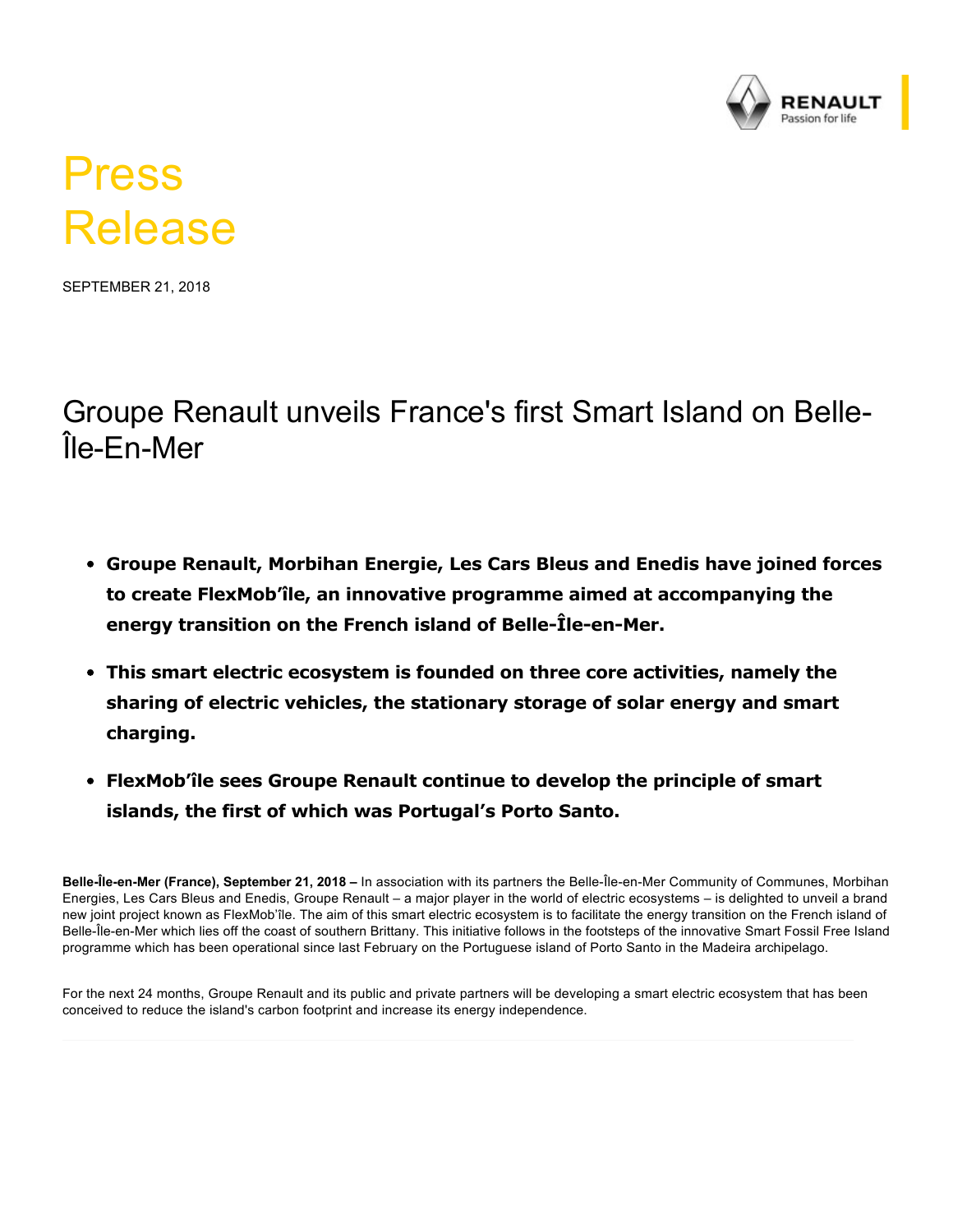*"We are thrilled to be collaborating with the Belle-Île-en-Mer Community of Communes, Morbihan Energie, Les Cars Bleus and Enedis on this project which is unprecedented in France. Our goal is the same as with Porto Santo. That is to say the implementation of global solutions that meet local needs using both triedandtested and more recent technologies. It will be possible to carry over the Belle-Île-en-Mer system not just to other islands but also to cities and suburban areas,"* says **Gilles Normand, SVP, Group Electric Vehicle Division**.

**Frédéric Le Gars, who presides the Belle-Île-en-Mer community of communes, added:** *"When Morbihan Energies CEO Jo Brohan explained the project to me, I knew that, along with Renault, we needed to be a key player in this innovative scheme to build a new sustainable mobility ecosystem."*

## **Electric mobility and renewable energy to optimise energy consumption**

From 2019, Belle-Île-en-Mer residents and visitors to the island will have access to a fleet of electric cars by means of a self-service hire programme featuring Renault ZOE and Kangoo Z.E. These vehicles will be powered thanks to a network of charging stations located close to the island's main attractions.

This new carsharing service will take advantage of surplus energy produced by solar panels installed on the roofs of the island's main public buildings. *"The smart charging system will let us activate electric car charging whenever a building produces more energy than it actually needs,"* explained **Mr Normand**. For instance, solar panels on the school's rooftop provide heat and lighting for classrooms during the week, while the energy produced at weekends or during school holidays will be used to charge the cars.

## **The energy transition boosts the local economy**

By promoting the use of locally-produced renewable energy, FlexMob'île will offer the island's economic stakeholders enhanced flexibility while at the same time promising substantial savings.

For example, Groupe Renault plans to provide second-life electric car batteries for the island's largest holiday residences facility. These batteries will be used to store energy produced during the day by solar panels for use in the evening, chiefly to heat the bungalows. This should allow the centre to extend its season which until now has been restricted by central heating costs.

More information about Renault's commitment to electric mobility: **[EasyElectricLife](https://easyelectriclife.groupe.renault.com/en/)**

## **About Groupe Renault**

Groupe Renault has been making cars since 1898. Today it is an international, multi-brand group combining the Renault, Dacia and Renault Samsung Motors, Alpine and LADA brands. In 2017, it sold close to 3.76 million vehicles through 12,700 outlets in 134 countries. Groupe Renault employs more than 180,000 people and operates 36 manufacturing facilities worldwide. To address the major technological challenges of the future and pursue profitable growth, Renault focuses on international development. It is harnessing complementary coverage across its five brands; electric vehicles; and its unique alliance with Nissan and Mitsubishi. With its new Formula 1 team, Renault is active in motorsport as a powerful force behind innovation, image and brand recognition.

**For More Information:**

**Céline FARISSIER**